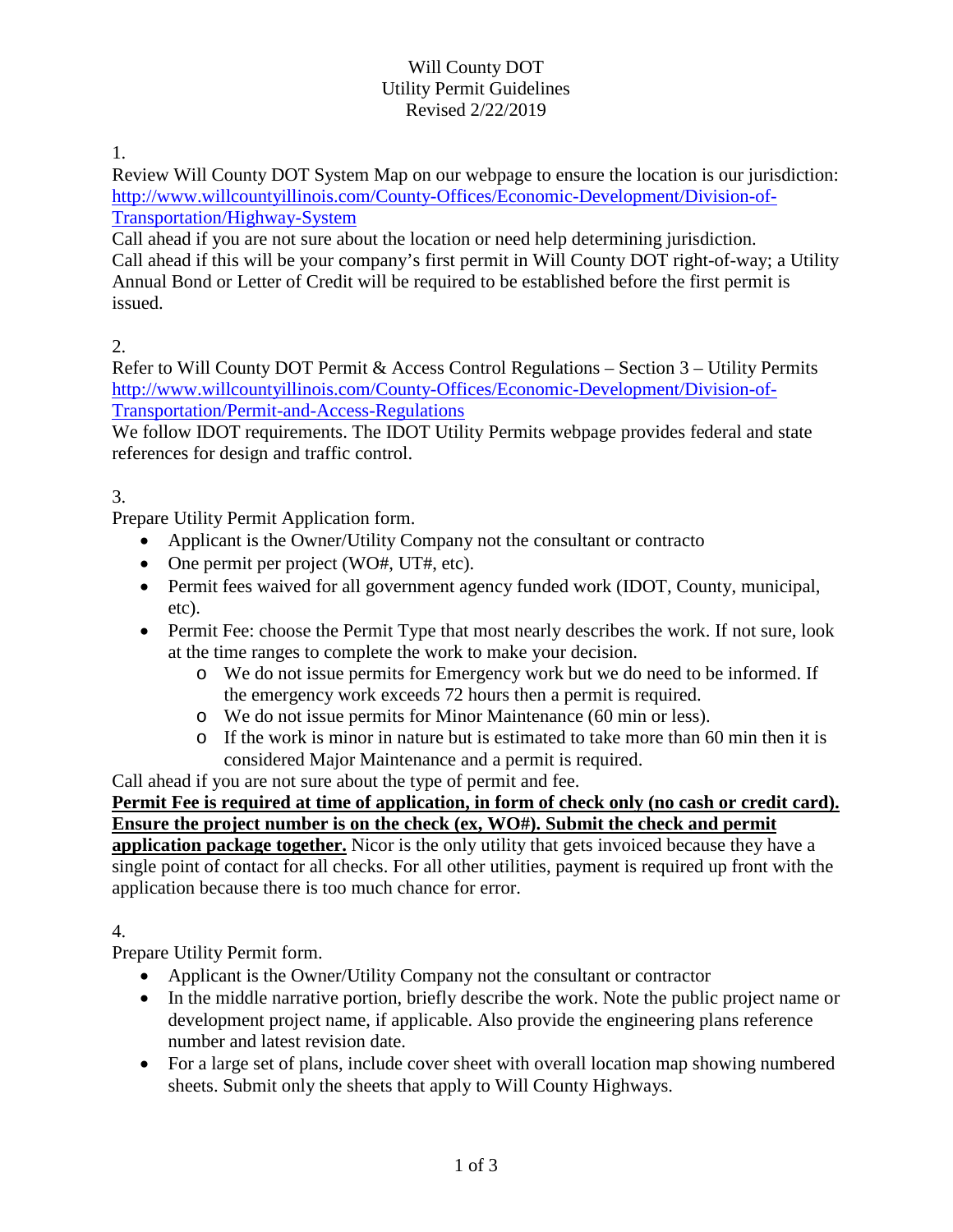### Will County DOT Utility Permit Guidelines Revised 2/22/2019

- Attach plans showing accurate description and location of work. Include North arrow, edge of pavement, right-of-way line, distance to nearest marked intersection.
- NO PAVEMENT CUTS within the right-of-way, without written permission from Will County DOT. Please note proposed pavement cuts clearly on the plans.
- Potholing for utilities shall be by core (keyhole) and vacuum/hydro excavation
- New facilities parallel to centerline shall be placed within 8 feet of the right-of-way line if possible. New water main shall be placed within 5 feet of the right-of-way line.
- All underground installations shall have a minimum of 30 inches of cover.
- All underground crossings shall be at 90 degrees to the roadway centerline.
- Bore pits shall be at least 10 ft from the edge of pavement.
- Backfill requirements: See "Utility Trench backfill FINAL.pdf"
- Underground crossings of gas and petroleum pipelines and waterlines shall be at least 10 feet below centerline top of pavement and 5 feet below bottom of ditch.
- Utility poles shall be a single-pole line, which means one side of the highway with joint usage for transmission and distribution. Poles for service drops are allowed on both sides.
- All aerial crossings shall maintain minimum vertical clearance of 18 feet over the roadway including all communication cables. Also follow applicable minimum heights above side streets and driveways.
- Removal of a petroleum pipeline casing is preferred over casing extensions. Feasibility to be determined by pipeline company. Will County DOT cannot reimburse for cost to remove casings.
- Add note for work at intersections with traffic signal under Will County DOT jurisdiction. Call Will County DOT at 815-727-8476 to locate traffic signal equipment under Will County DOT jurisdiction. Traffic signal controller has a Will County DOT label on it. Will County DOT will call traffic signal maintenance contractor to perform the locate.
- Out of service facilities within the Will County DOT right-of-way shall be removed. See "Removal of Out of Service Utilities 02-22-19.pdf"

## 5.

Will County DOT public road projects and other public and private road projects

- Utility relocation plans shall be superimposed on project plans: Plan and Profile, Drainage and Utility, and Cross Section plan sheets.
- Provide station, offset, and depth to coordinate with road project.
- Streetlights on wooden utility poles at intersections shall be relocated to new poles as part of the relocation for improvement project, unless the project calls for combination traffic signal/streetlight.
- Standpipes are required, with cut marks to new facilities, every 200' or significant change of direction.
- When boring across a road, leave a paint mark on the pavement with the depth to top of pipe or cable:
	- o at the crown (high point) of the road
	- o at the edge of pavement on each side of the road
	- o on the ground at the low point of the ditch on each side of the road